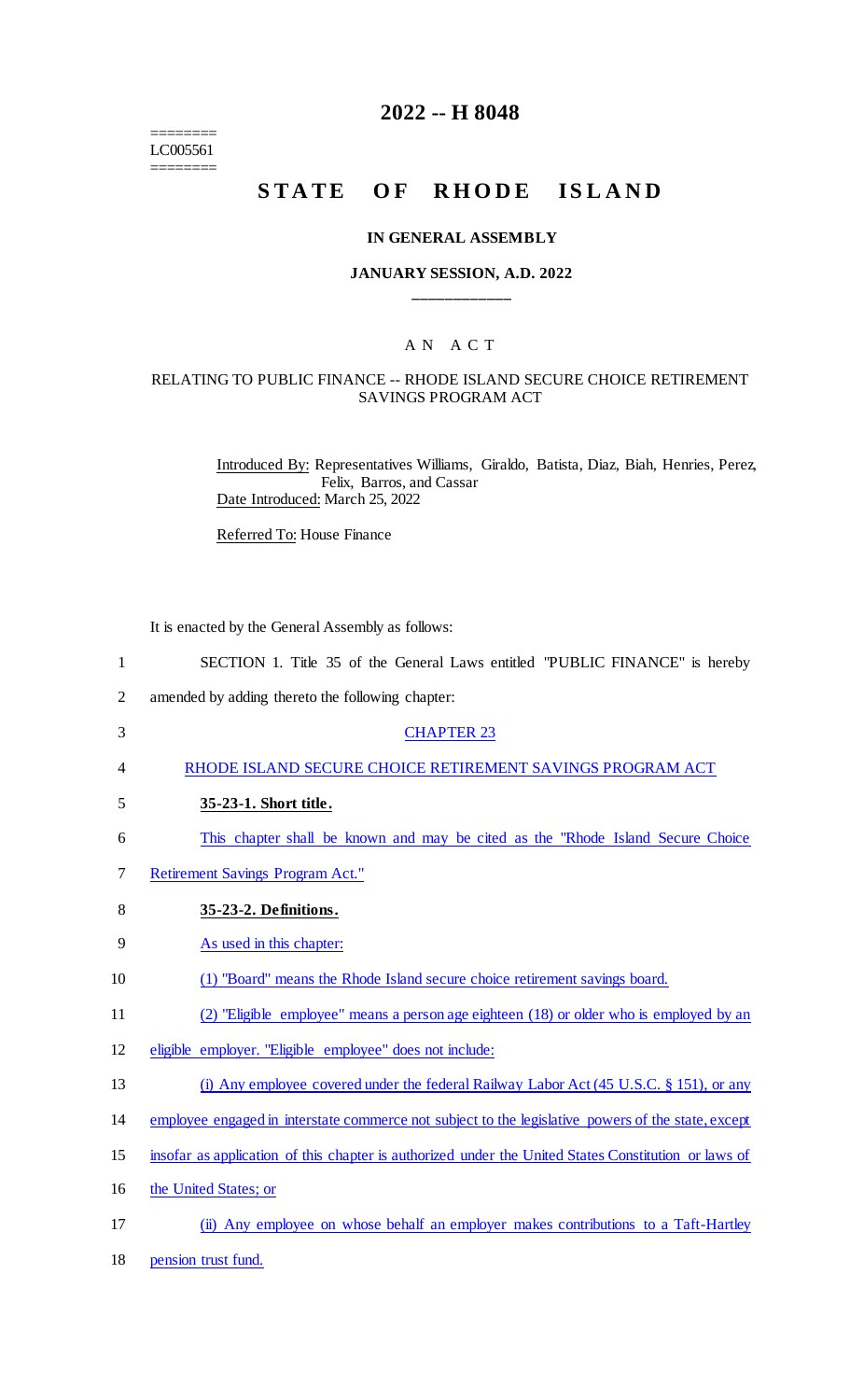| 1              | (3) "Eligible employer" means a person or entity engaged in a business, industry,                        |
|----------------|----------------------------------------------------------------------------------------------------------|
| $\overline{2}$ | profession, trade, or other enterprise in the state, whether for-profit or not-for-profit, excluding the |
| 3              | federal government, the state, any county, any municipal corporation, or any of the state's units or     |
| 4              | instrumentalities, that has five (5) or more employees and that satisfies the requirements to establish  |
| 5              | or participate in a payroll deposit retirement savings arrangement. "Eligible employer" does not         |
| 6              | include an employer that provides a tax-qualified retirement savings program as described in $\S$ 35-    |
| 7              | $23 - 10.$                                                                                               |
| 8              | (4) "IRA" means an individual retirement account or individual retirement annuity under                  |
| 9              | Section 408(a), 408(b), or 408A of Title 26 of the United States Code (the federal Internal Revenue      |
| 10             | Code).                                                                                                   |
| 11             | (5) "Participating employer" means an eligible employer that provides a payroll deposit                  |
| 12             | retirement savings arrangement provided for by this chapter for eligible employees.                      |
| 13             | (6) "Payroll deposit retirement savings arrangement" means an arrangement by which an                    |
| 14             | employer allows employees to remit payroll deduction contributions to RIS avers retirement savings       |
| 15             | program.                                                                                                 |
| 16             | "RISavers retirement savings program" or "program" means a retirement savings                            |
| 17             | program offered by the Rhode Island secure choice retirement savings program.                            |
| 18             | (8) "State investment commission" or "commission" means the state investment                             |
| 19             | commission as defined in $\S$ 35-10-1.                                                                   |
| 20             | 35-23-3. Creation, membership, and terms of the Rhode Island secure choice                               |
| 21             | retirement savings board.                                                                                |
| 22             | (a) There is authorized, created, and established a public corporation of the state, having a            |
| 23             | distinct legal existence from the state and not constituting a department of the state government,       |
| 24             | with the politic and corporate powers set forth in this chapter, to be known as the Rhode Island         |
| 25             | secure choice retirement savings board (the "board"), to carry out the provisions of this chapter.       |
| 26             | The board is constituted as a public instrumentality and agency exercising public and essential          |
| 27             | governmental functions, and the exercise by the board of the powers conferred by this chapter shall      |
| 28             | be deemed and held to be the performance of an essential governmental function of the state.             |
| 29             | (b) It is the intent of the general assembly by the passage of this chapter to create and                |
| 30             | establish a public corporation and instrumentality and agency of the state for the purpose of the        |
| 31             | activities authorized by this chapter, and to vest the corporation with all powers, authority, rights,   |
| 32             | privileges, and titles that may be necessary to enable it to accomplish those purposes. This chapter     |
| 33             | shall be liberally construed in conformance with the purpose expressed in this section.                  |
| 34             | (c) The powers of the corporation shall be vested in seven (7) members, consisting of the                |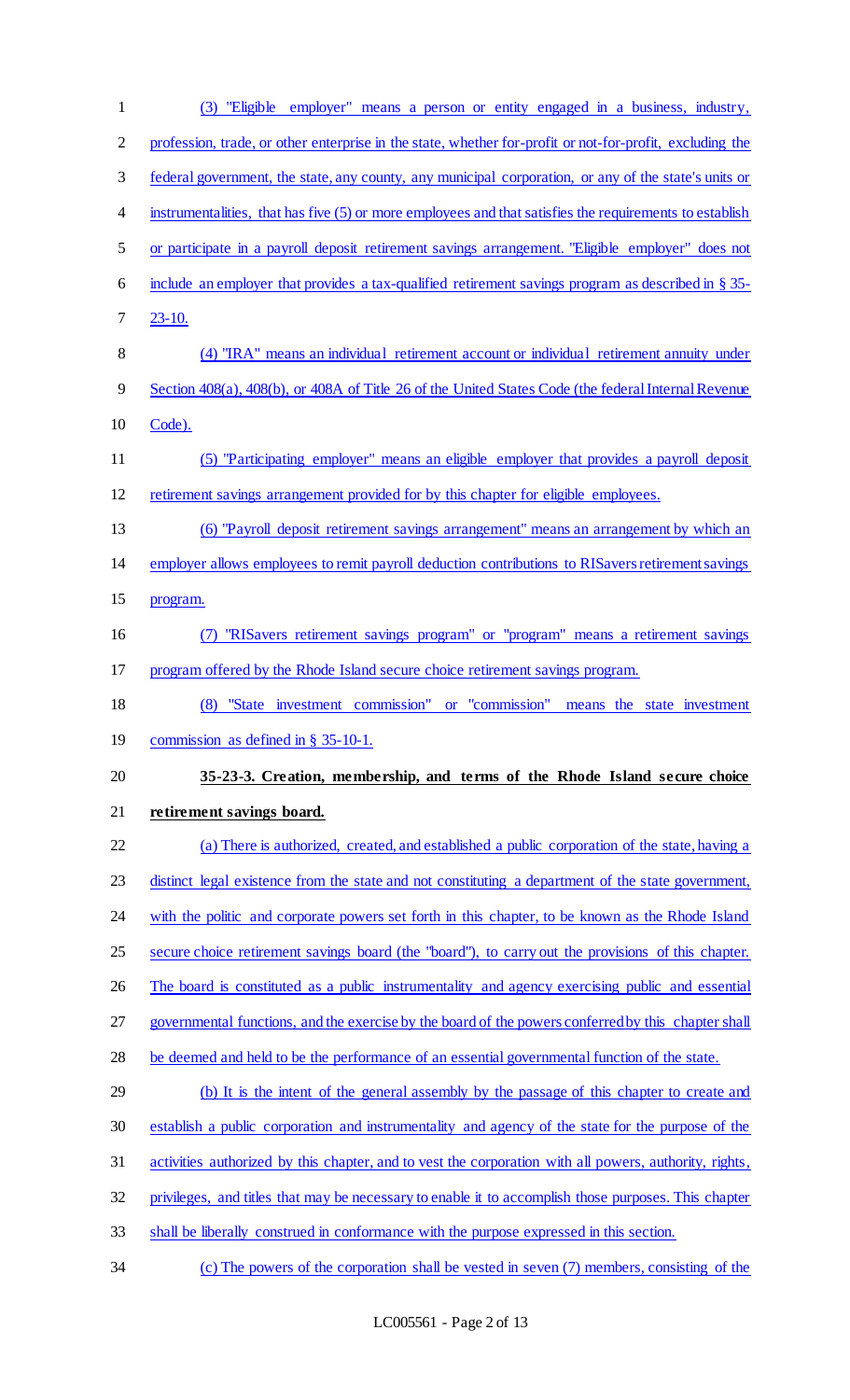| $\mathbf{1}$   | general treasurer, or designee, who shall act as chairperson; the director of the department of        |
|----------------|--------------------------------------------------------------------------------------------------------|
| $\overline{2}$ | business regulation, or designee; two (2) members of the public to be appointed by the governor        |
| 3              | with advice and consent of the senate, one of whom shall serve for an initial term of two (2) years,   |
| $\overline{4}$ | and one of whom shall serve for an initial term of one year; an individual with small business         |
| 5              | administration experience to be appointed by the treasurer with the advice and consent of the senate,  |
| 6              | for an initial term of two (2) years; an individual with expertise in retirement planning to be        |
| 7              | appointed by the treasurer with the advice and consent of the senate, whom shall serve for an initial  |
| 8              | term of one year; and one member of the public to be appointed by the treasurer with advice and        |
| 9              | consent of the senate, whom shall serve for an initial term of two (2) years.                          |
| 10             | (d) After the initial term, all appointed members shall serve staggered three (3) year terms           |
| 11             | or until their respective successors are appointed and qualified after expiration of the appointed     |
| 12             | term.                                                                                                  |
| 13             | (e) Any vacancy occurring in the office of a member by death, resignation, or otherwise                |
| 14             | shall be filled in the same manner as the original appointment.                                        |
| 15             | (f) Members shall receive no compensation for the performance of their duties but may be               |
| 16             | reimbursed necessary expenses.                                                                         |
| 17             | $(g)$ The members of the board shall at regular intervals at least four (4) times a year conduct       |
| 18             | business meetings for the purpose of carrying out its general business. The board shall be             |
| 19             | considered a "public body" for purposes of, and shall be subject to, the provisions of chapter 46 of   |
| 20             | title 42 ("open meetings") and to the provisions of title 38 concerning public records.                |
| 21             | (h) The board shall continue until its existence is terminated by law.                                 |
| 22             | (i) The state shall indemnify and hold harmless every past, present, or future member,                 |
| 23             | officer, or employee of the board who is made a party to or is required to testify in any action,      |
| 24             | investigation, or other proceeding in connection with or arising out of the performance or alleged     |
| 25             | lack of performance of that person's duties on behalf of the corporation. These persons shall be       |
| 26             | indemnified and held harmless, whether they are sued individually or in their capacities as            |
| 27             | members, officers, or employees of the board, for all expenses, legal fees and/or costs incurred by    |
| 28             | them during or resulting from the proceedings, and for any award or judgment arising out of their      |
| 29             | service to the corporation that is not paid by the board and is sought to be enforced against a person |
| 30             | individually, as expenses, legal fees, costs, awards or judgments occur. Provided, however, that       |
| 31             | neither the state nor the corporation shall indemnify any member, officer, or employee:                |
| 32             | (1) For acts or omissions not in good faith or which involve intentional misconduct or a               |
| 33             | knowing violation of law;                                                                              |
| 34             | (2) For any transaction from which the member derived an improper personal benefit; or                 |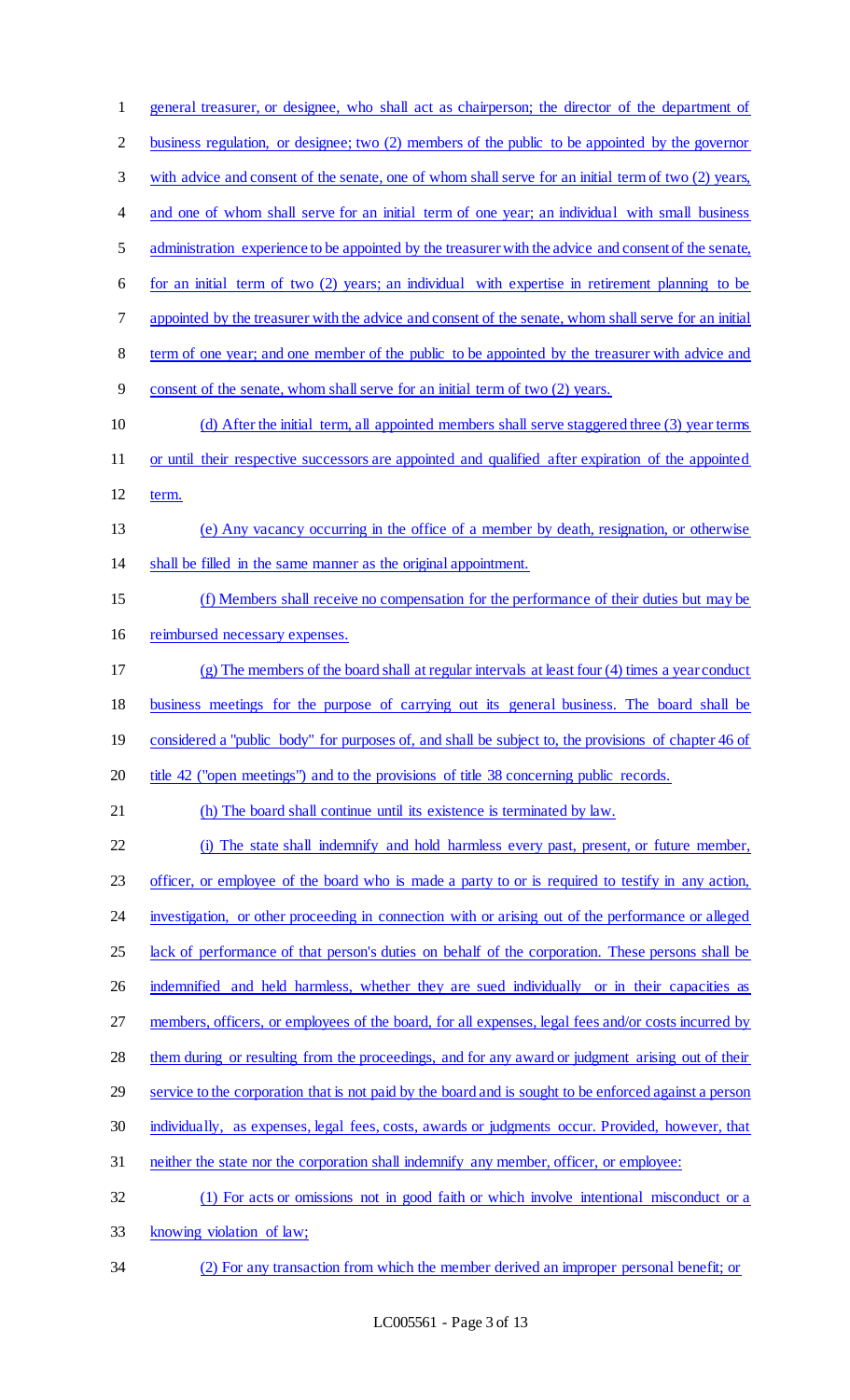1 (3) For any malicious act. 2 (j) No one shall be eligible for appointment unless they are a resident of the state. **35-23-4. Rhode Island secure choice retirement savings program.**  (a) There is hereby established a retirement savings program known as the Rhode Island 5 secure choice retirement savings program to be administered by the board for the purpose of promoting greater retirement savings for Rhode Island private sector employees in a convenient, voluntary, low-cost, and portable manner. (b) The secure choice retirement savings program is a plan in which retirement savings are accumulated in individual accounts for the exclusive benefit of the participants or their beneficiaries. The program is established effective upon receipt of sufficient funds, at which time contributions by employees begin. **35-23-5. Investments.**  (a) The board may select an appropriate third-party administrator for the program and shall adopt such plan, trust and/or custodial documents, with such features and attributes as the board determines necessary or advisable in its discretion to effectuate the provisions of this chapter in accordance with the following: (1) The board may select one or more firm(s) or company(ies) to provide retirement program investments, program administration, and communication services to employees who 19 participate in the retirement savings program. The program shall provide for appropriate long-term 20 retirement-oriented investments and shall include investment options as determined by the state investment commission. In determining the firm or the company to provide these services, the board shall consider the following: (i) The financial stability of the company or firm; 24 (ii) The cost of the investments, program administration, and services to the members; 25 (iii) The experience of the company or firm in administering retirement savings plans; (iv) The experience of the company or firm in providing education, counseling, and advice to participants of retirement savings plans; and (v) Any criminal convictions, securities or antitrust law violations, material civil or 29 regulatory fines or judgments against the company or firm which the company or firm shall be required to disclose to the commission as part of the selection process. (2) The program shall provide education, counseling, and objective employee-specific plan 32 advice to participants. (3) The program shall include a limited number of investment options which shall include either: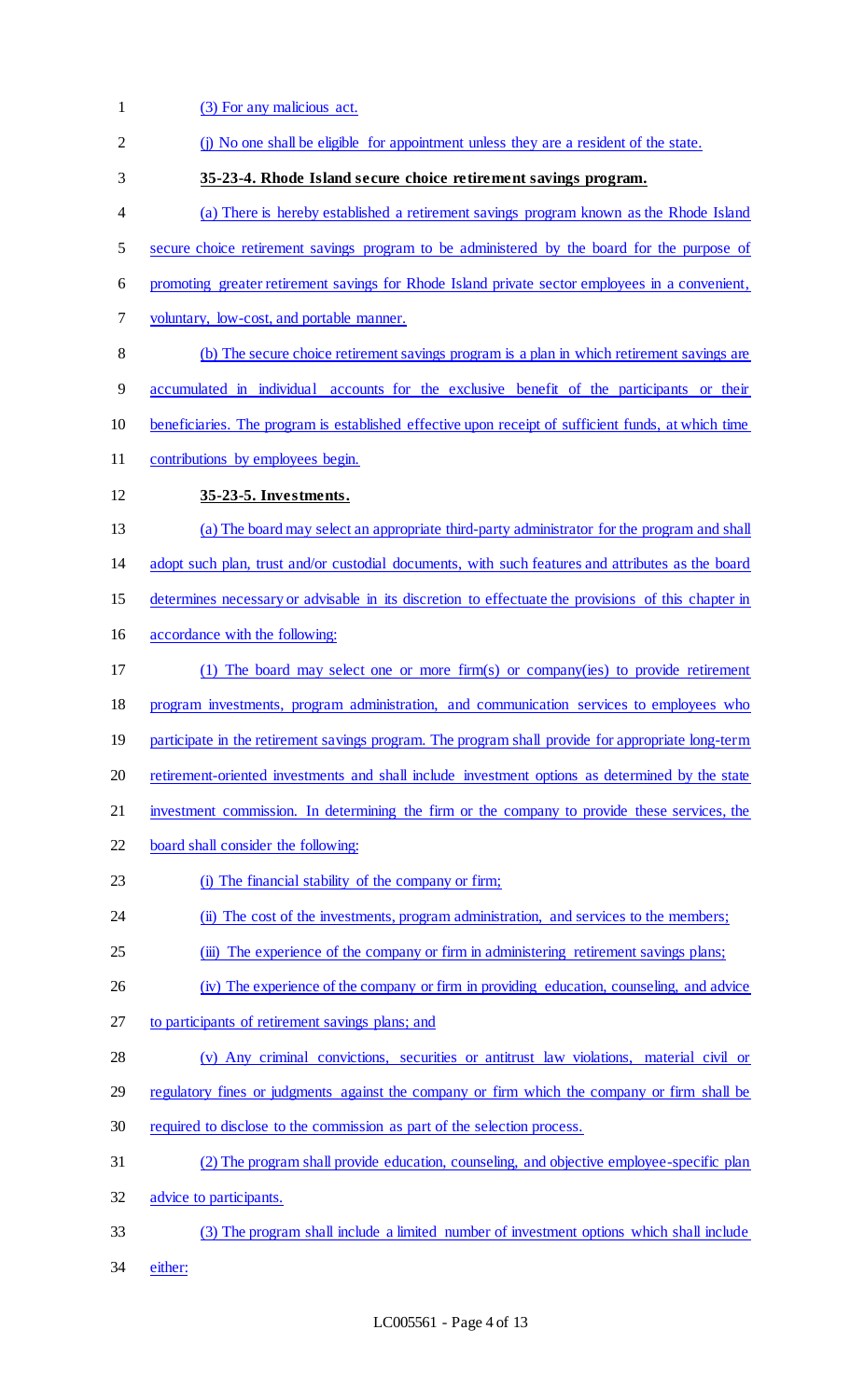| $\mathbf{1}$   | (i) Investment portfolio options that are constructed to reflect different risk profiles such       |
|----------------|-----------------------------------------------------------------------------------------------------|
| $\overline{2}$ | as conservative, moderate and aggressive; and/or                                                    |
| 3              | (ii) Options constructed to reflect different risk profiles that automatically reallocate and       |
| 4              | rebalance contributions as an employee ages. There shall be investment options that prioritize the  |
| 5              | securities of companies that demonstrate good governance, efficient use of environmental resources  |
| 6              | and thoughtful management of social impact. All investment offerings shall be approved by the       |
| 7              | state investment commission.                                                                        |
| 8              | (b) The Rhode Island secure choice retirement savings program is an instrumentality of the          |
| 9              | state. Any security issued, managed, or invested by the state investment commission within the      |
| 10             | Rhode Island secure choice retirement savings program on behalf of an individual participating      |
| 11             | within the RIS avers retirement savings program shall be state income tax deferred for investment   |
| 12             | earnings to include interest, dividends and capital gains until such time as withdrawal pursuant to |
| 13             | the terms of this chapter.                                                                          |
| 14             | (c) The state investment commission shall adopt a written statement of investment policy            |
| 15             | that includes a risk management and oversight program. The commission shall consider the            |
| 16             | statement of investment policy and any changes in the investment policy at a public meeting.        |
| 17             | 35-23-6. Payroll deduction.                                                                         |
| 18             | The RIS avers retirement savings program shall include, as determined by the board, one             |
| 19             | or more payroll deduction IRA arrangements.                                                         |
| 20             | 35-23-7. Powers of the board.                                                                       |
| 21             | (a) The board shall have the power and authority to do all of the following:                        |
| 22             | (1) Adopt a seal and change and amend it from time to time;                                         |
| 23             | (2) The treasurer shall, on behalf of the board, appoint an executive director, who shall not       |
| 24             | be a member of the board and who shall serve at the pleasure of the board. The treasurer shall      |
| 25             | determine the duties of the executive director and other staff as appropriate and set their         |
| 26             | compensation. The board may authorize the executive director to enter into contracts on behalf of   |
| 27             | the board or conduct any business necessary for the efficient operation of the board;               |
| 28             | (3) Make provisions for the payment of costs of administration and operation of the                 |
| 29             | program;                                                                                            |
| 30             | (4) Employ staff;                                                                                   |
| 31             | (5) Retain and contract with of a Rhode Island public retirement system, consultants,               |
| 32             | actuaries, counsel, auditors, and other professionals as necessary;                                 |
| 33             | (6) Procure insurance against any loss in connection with the property, assets, or activities       |
| 34             | of the program;                                                                                     |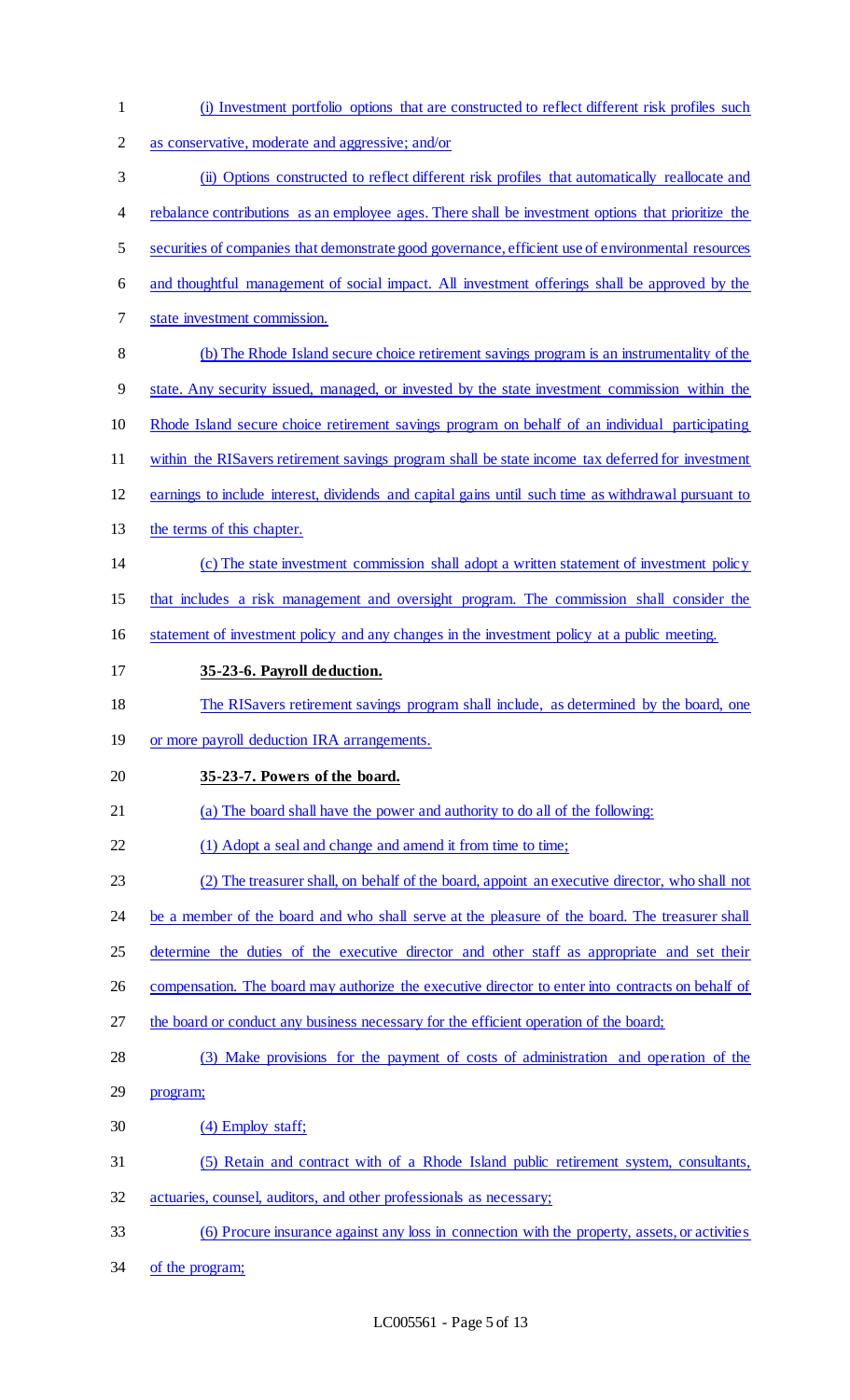(7) Procure insurance indemnifying each member of the board from personal loss or liability resulting from a member's action or inaction as a member of the board; (8) Set minimum and maximum contribution levels in accordance with contribution limits set for IRAs by the Internal Revenue Code; (9) Collaborate and cooperate with a public retirement system, private financial institutions, service providers, and business, financial, trade, membership, and other organizations to the extent necessary or desirable for the effective and efficient design, implementation, and administration of the program and to maximize outreach to eligible employers and eligible employees; (10) Collaborate with, and evaluate the role of, licensed insurance agents and financial 11 advisors in assisting and providing guidance for eligible employees; (11) Cause expenses incurred to initiate, implement, maintain, and administer the program to be paid from contributions to, or investment returns or assets of, the program or arrangements established under the program, to the extent permitted under state and federal law; (12) Facilitate compliance by the retirement savings program or arrangements established under the program with all applicable requirements for the program under the Internal Revenue Code of 1986, including tax qualification requirements or any other applicable law and accounting requirements, including providing or arranging for assistance to program sponsors and individua ls 19 in complying with applicable law and tax qualification requirements in a cost-effective manner; and (13) Carry out the duties and obligations of the Rhode Island secure choice retirement savings program pursuant to this title and exercise any and all other powers as appropriate for the effectuation of the purposes, objectives, and provisions of this title pertaining to the program. (b) The board shall adopt regulations it deems necessary to implement this chapter 25 consistent with the Internal Revenue Code and regulations issued pursuant to that code to ensure 26 that the program meets all criteria for federal tax-deferral or tax-exempt benefits, or both. **35-23-8. Additional authority of the board.**  In addition to the powers and authority granted to the board pursuant to § 35-23-7, the board shall have the power and authority to do the following: (1) Cause the retirement savings program or arrangements established under the program to be designed, established, and operated, in a manner consistent with all of the following: 32 (i) In accordance with best practices for retirement savings vehicles; (ii) To encourage participation, saving, and sound investment practices; and 34 (iii) With simplicity, ease of administration for participating employers, and portability of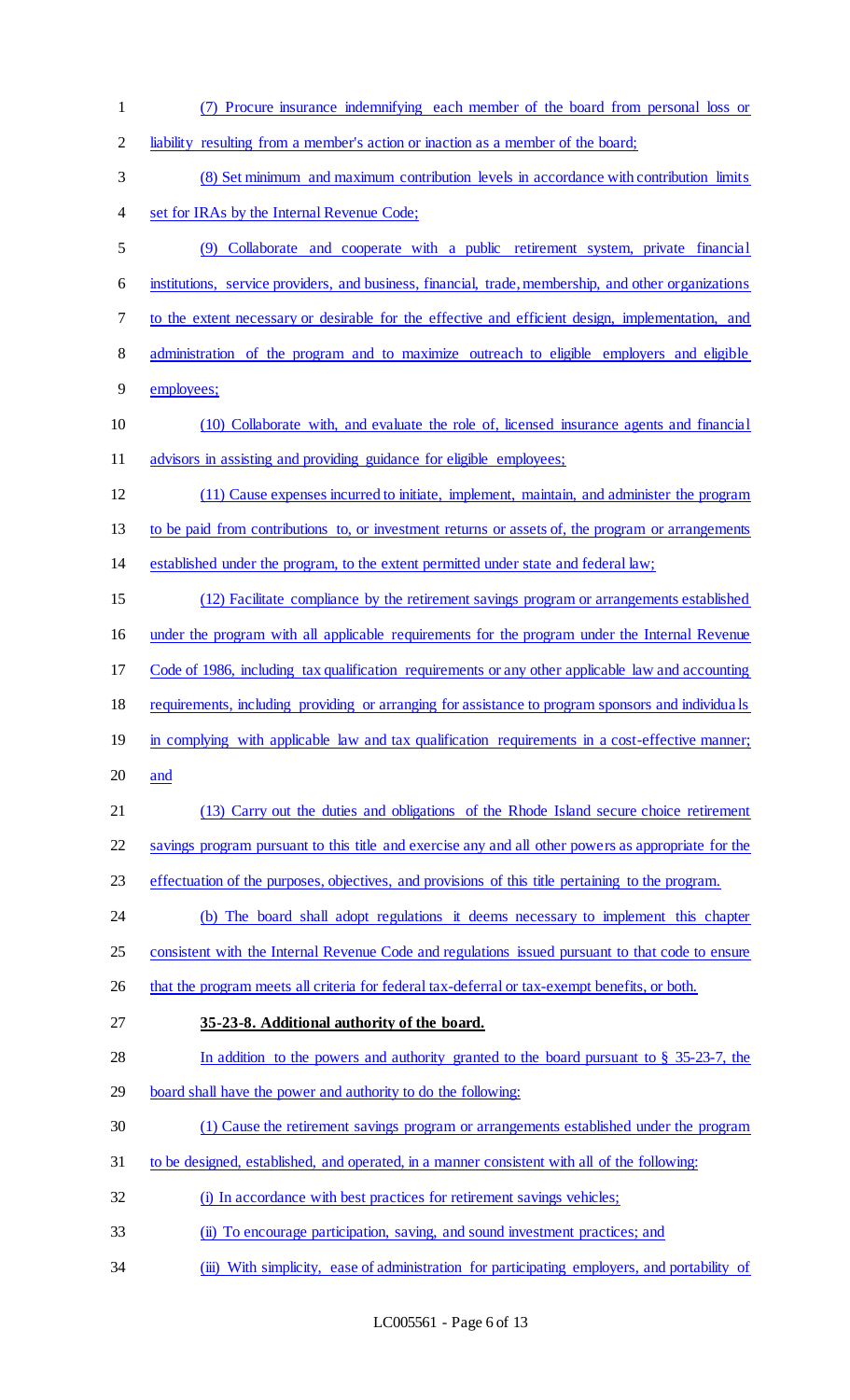benefits.

| $\mathbf{2}$ | (2) Disseminate educational information designed to educate participants about the benefits            |
|--------------|--------------------------------------------------------------------------------------------------------|
| 3            | of planning and saving for retirement and information to help them decide the level of RIS avers       |
| 4            | retirement savings program participation and savings strategies that may be appropriate for them;      |
| 5            | (3) Disseminate information concerning state and federal tax credits available to small                |
| 6            | business owners for allowing their employees to participate in the program, and any relevant state     |
| 7            | or federal tax credits available for participating employees;                                          |
| 8            | (4) Submit progress and status reports to participating employers and eligible employees;              |
| 9            | (5) If necessary, determine the eligibility of an employer, employee, or other individual to           |
| 10           | participate in the program;                                                                            |
| 11           | (6) Evaluate and establish the process by which an eligible employee of an eligible                    |
| 12           | employer is able to contribute a portion of their salary or wages to the program for automatic deposit |
| 13           | of those contributions and the participating employer provides a payroll deposit retirement savings    |
| 14           | arrangement to forward the employee contribution and related information to the program or its         |
| 15           | agents. This evaluation and process may include, but is not limited to, financial services companies   |
| 16           | and third-party administrators with the capability to receive and process employee information and     |
| 17           | contributions for payroll deposit retirement savings arrangements or other arrangements authorized     |
| 18           | by this chapter;                                                                                       |
|              |                                                                                                        |
| 19           | (7) Design and establish the process for the enrollment of program participants;                       |
| 20           | (8) Allow participating employers to use the program to remit employees' contributions to              |
| 21           | their IRAs on their employees' behalf;                                                                 |
| 22           | (9) Allow participating employers to make their own contributions to their employees'                  |
| 23           | IRAs; provided that, the contributions would be permitted under the Internal Revenue Code and          |
| 24           | would not cause the program to be treated as an employee benefit plan under the federal Employee       |
| 25           | Retirement Income Security Act; and                                                                    |
| 26           | (10) Evaluate and establish the process by which an individual or an employee of a                     |
| 27           | nonparticipating employer may enroll in and make contributions to the program.                         |
| 28           | 35-23-9. Disclosure of information.                                                                    |
| 29           | (a) Prior to opening the RISavers retirement savings program for enrollment, the board                 |
| 30           | shall design and disseminate to employers an employee information packet that shall also be made       |
| 31           | available in an electronic format. The packet shall include background information on the program      |
| 32           | and appropriate disclosures for employees.                                                             |
| 33           | (b) The disclosure form shall include, but not be limited to, all of the following:                    |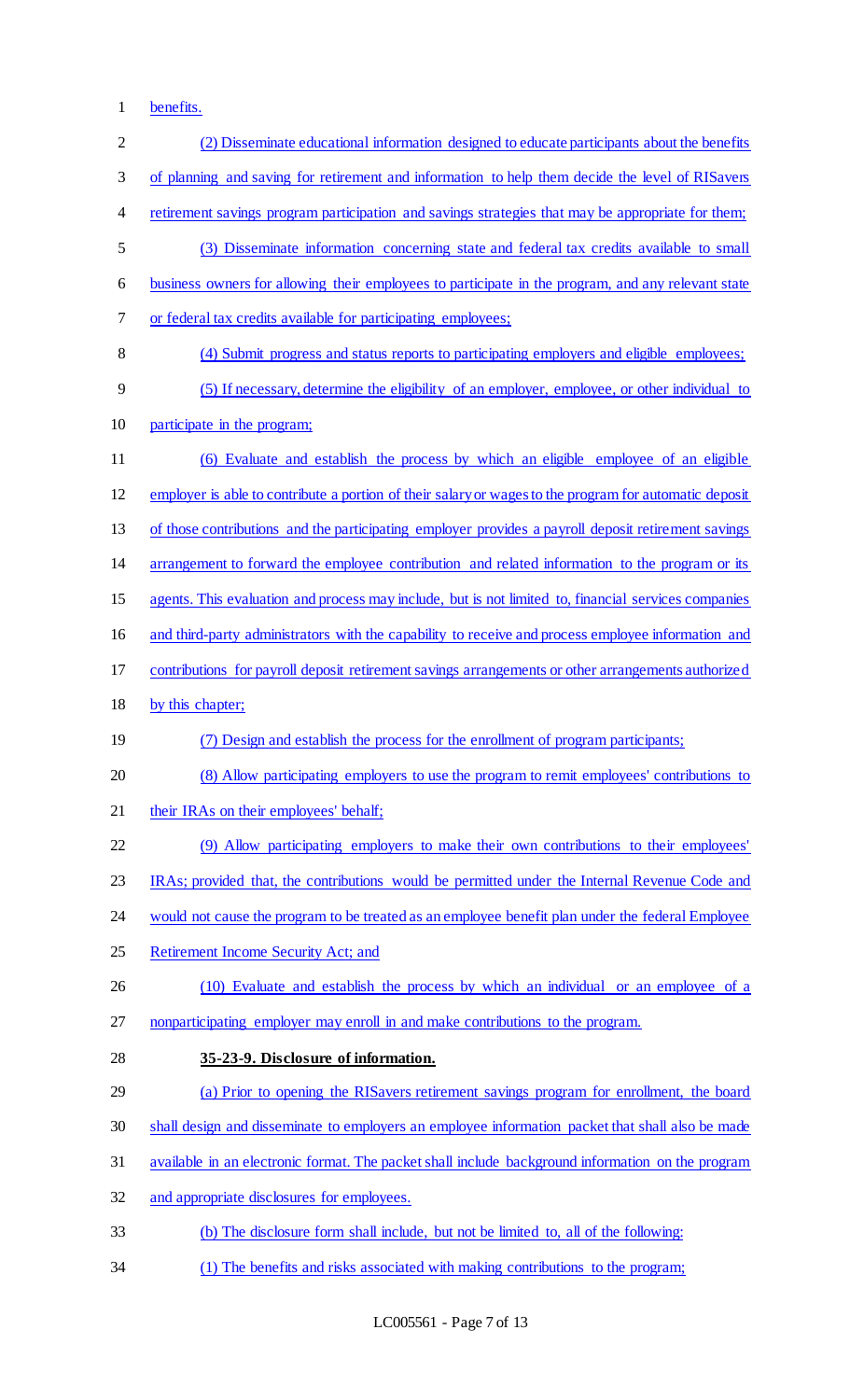(2) The mechanics of how to make contributions to the program; 2 (3) How to opt-out of the program; (4) The process for withdrawal of retirement savings; and (5) How to obtain additional information on the program. (c) In addition, the disclosure form shall clearly articulate the following: (1) Employees seeking financial advice should contact financial advisors in that employers do not provide financial advice, that employees are not to contact their employers for financial 8 advice, and that employers are not liable for employee investment decisions; (2) This retirement program is not sponsored by the employer, and therefore the employer is not responsible for the plan or liable as a plan sponsor; and (3) The program fund is not guaranteed by the state. (d) The disclosure form shall include a method for the employee to acknowledge that the employee has read all of the disclosures and understands their content. (e) The employee information packet shall also include an opt-out form for an eligible employee to note their decision to opt-out of participation in the program. The opt-out form shall be simple and concise and drafted in a manner that the board deems necessary to appropriately evidence the employee's understanding that they are choosing not to automatically deduct earnings to save for retirement. (f) The employee information packet with the disclosure and opt-out forms shall be made available to eligible employees by the RISavers retirement savings program and supplied to employees at the time of hiring. All new employees shall review the packet and acknowledge having received it. (g) The employee information packet with the disclosure and opt-out forms shall be 24 supplied to existing employees when the program is initially launched for a participating employer. **35-23-10. Employer participation.**  26 (a) After the board opens the RIS avers retirement savings program for enrollment, eligible employers shall have a payroll deposit retirement savings arrangement to allow employee participation in the program under the terms and conditions prescribed by the board. 29 (b) Within twelve (12) months after the board opens the program for enrollment, eligible employers with more than one hundred (100) eligible employees and that do not offer a retirement savings program pursuant to subsection (g) of this section shall have a payroll deposit retirement savings arrangement to allow employee participation in the program. (c) Within twenty-four (24) months after the board opens the program for enrollment, 34 eligible employers with more than fifty (50) eligible employees and that do not offer a retirement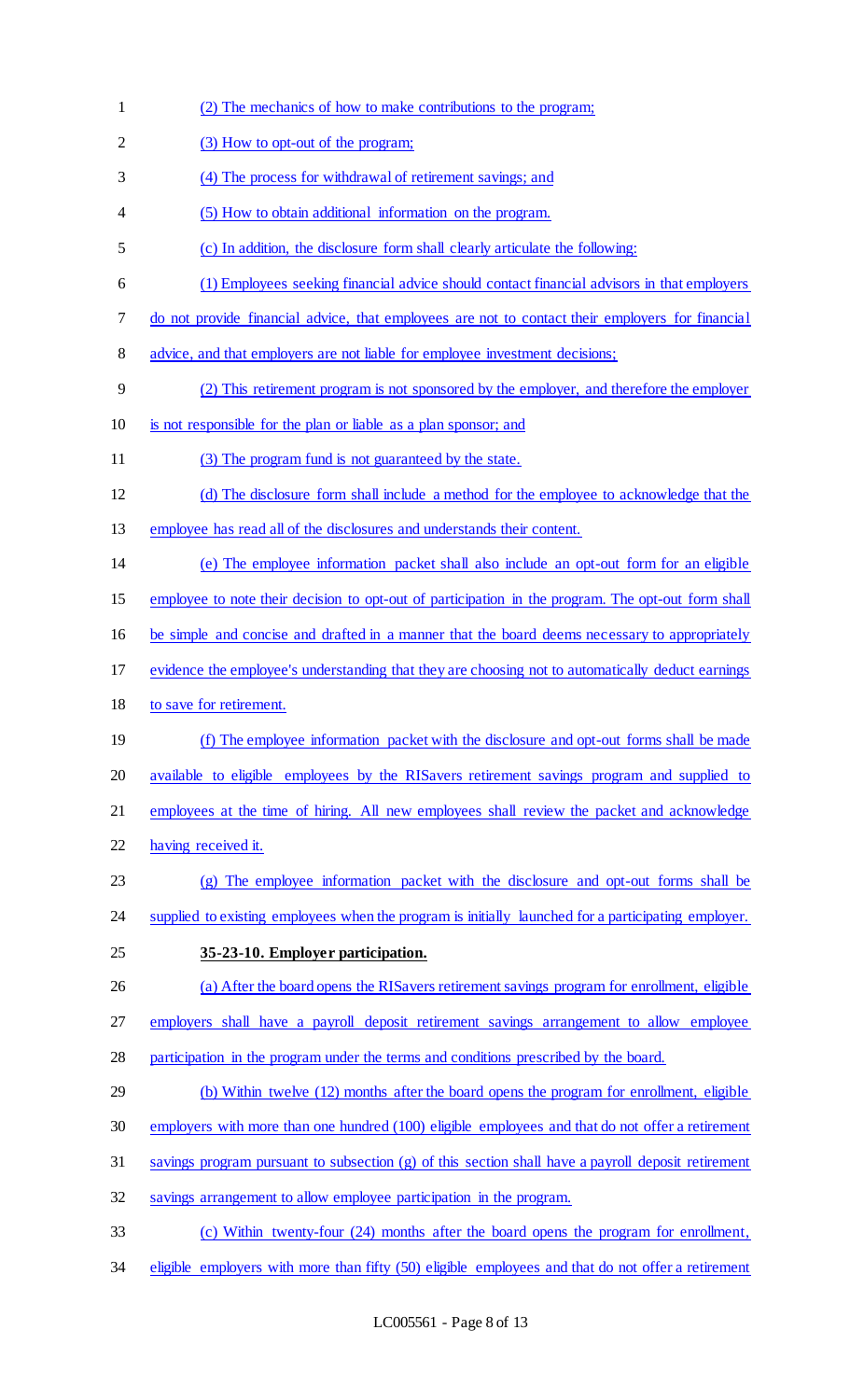savings program pursuant to subsection (g) of this section shall have a payroll deposit retirement savings arrangement to allow employee participation in the program. (d) Within thirty-six (36) months after the board opens the program for enrollment, all other eligible employers that do not offer a retirement savings program pursuant to subsection (g) of this section shall have a payroll deposit retirement savings arrangement to allow employee participation in the program. (e) The board, in its discretion, may extend the time limits defined in subsections (b) through (d) of this section. (f)(1) Each eligible employee shall be enrolled in the program unless the employee elects not to participate in the program. An eligible employee may elect to opt-out of the program at any 11 time by making a notation on the opt-out form. (2) Following initial implementation of the program pursuant to this section, at least once every year, the board shall designate an open enrollment period during which eligible employees that previously opted out of the program may enroll in the program. (3) An employee who elects to opt-out of the program who subsequently wishes to participate through the employer's payroll deposit retirement savings arrangement may enroll at any time. (g)(1) An employer that provides an employer-sponsored retirement plan, such as a defined benefit plan or a 401(k), 403(b), 457(b), Simplified Employee Pension (SEP) plan, or Savings 20 Incentive, Match Plan for Employees (SIMPLE) plan, or that offers an automatic enrollment payroll deduction IRA, shall be exempt from the requirements of the RISavers retirement savings program, 22 if the plan or IRA qualifies for favorable federal income tax treatment under the federal Internal Revenue Code. (2) An employer shall retain the option at all times to set up and offer a tax-qualified retirement plan, instead of facilitating employee participation in the RISavers retirement savings program. (h) By regulation, the board may set a default contribution rate which, unless otherwise specified by the employee, shall be the amount of the employee's annual salary or wages 29 contributed to the program. Employees shall have the ability to elect to change their contribution rate at any time with thirty (30) days' notice provided to the program administrator. (i) The board may implement annual automatic escalation of employee contributions. (j) Employee contributions subject to automatic escalation shall not exceed eight percent (8%) of salary. (2) Automatic escalation shall result in no more than a one percent (1%) of salary increase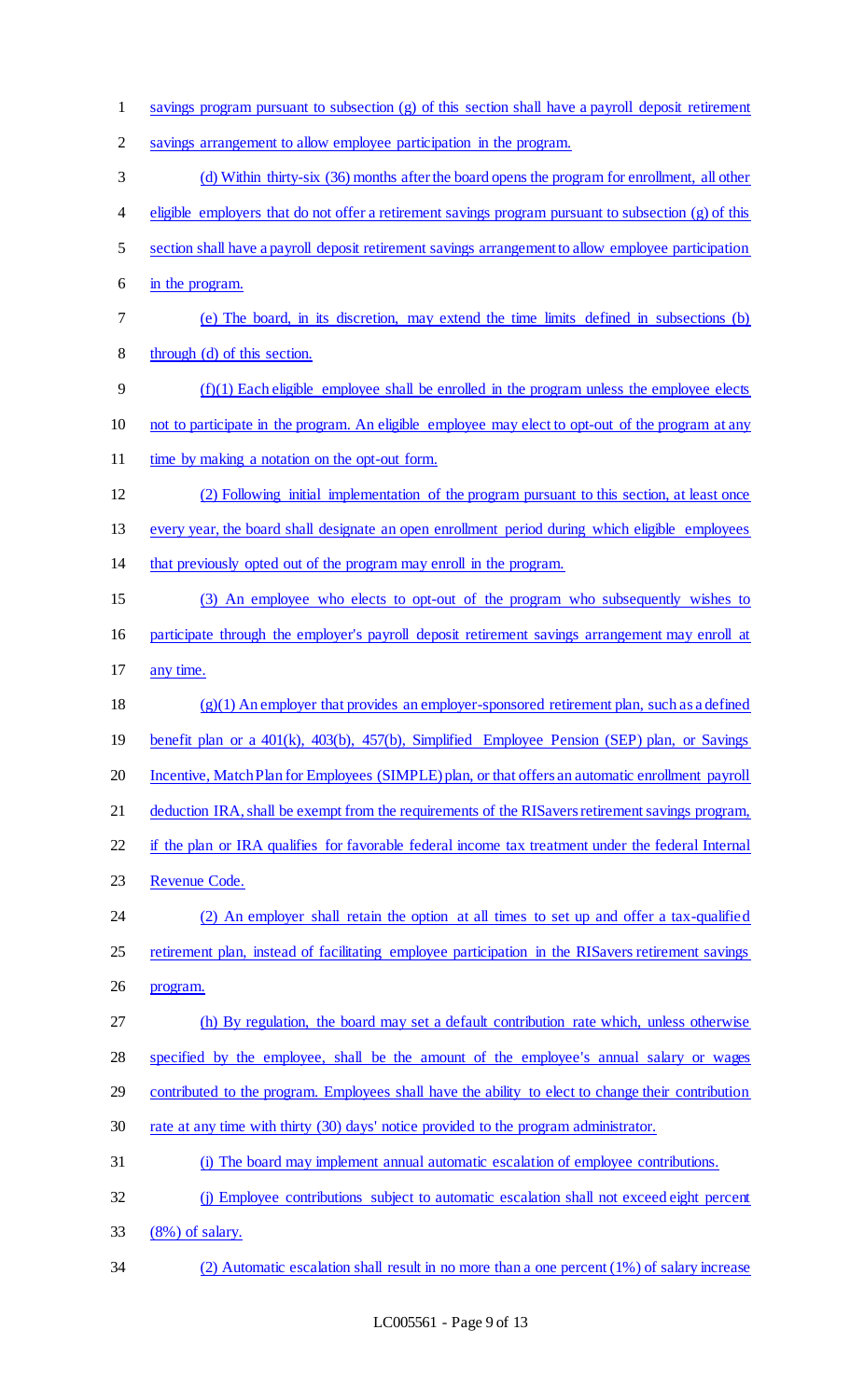- in employee contributions per calendar year.
- (3) A participating employee may elect to opt-out of automatic escalation and may set his or her contribution percentage rate at a level determined by the participating employee. **35-23-11. Employer liability protection.**  (a) Employers shall not have any liability for an employee's decision to participate in, or opt-out of, the RISavers retirement savings program, or for the investment decisions of employees whose assets are deposited in the program. (b) Employers shall not be a fiduciary, or considered to be a fiduciary, over the Rhode Island secure choice retirement savings program. The program is a state-administered program, not an employer-sponsored program. If the program is subsequently found to be preempted by any federal law or regulation, employers shall not be liable as plan sponsors. An employer shall not bear responsibility for the administration, investment, or investment performance of the program. 13 An employer shall not be liable with regard to investment returns, program design, and benefits paid to program participants. (c) An employer's voluntary contribution pursuant to § 35-23-8(10) shall not in any way contradict the provisions of this section or change the employer's relationship to the program or an employer's obligations to employees. (d) An employer shall not have civil liability, and no cause of action shall arise against an 19 employer, for acting pursuant to the regulations prescribed by the board defining the roles and 20 responsibilities of employers that have a payroll deposit retirement savings arrangement to allow employee participation in the program. **35-23-12. State immunity.**  The state shall not have any liability for the payment of the retirement savings benefit 24 earned by program participants pursuant to this chapter. The state, and any of the funds of the state, 25 shall have no obligation for payment of the benefits arising from this chapter. **35-23-13. Annual audited financial report.**  (a) The board shall submit no later than December 31 an annual audited financial report, prepared in accordance with generally accepted accounting principles, on the operations of the 29 Rhode Island secure choice retirement savings program to the governor, and the legislature. The annual audit shall be made by an independent certified public accountant and shall include, but not be limited to, direct and indirect costs attributable to the use of outside consultants, independent contractors, and any other persons who are not state employees. (b) The annual audit shall be supplemented by the following information prepared by the board: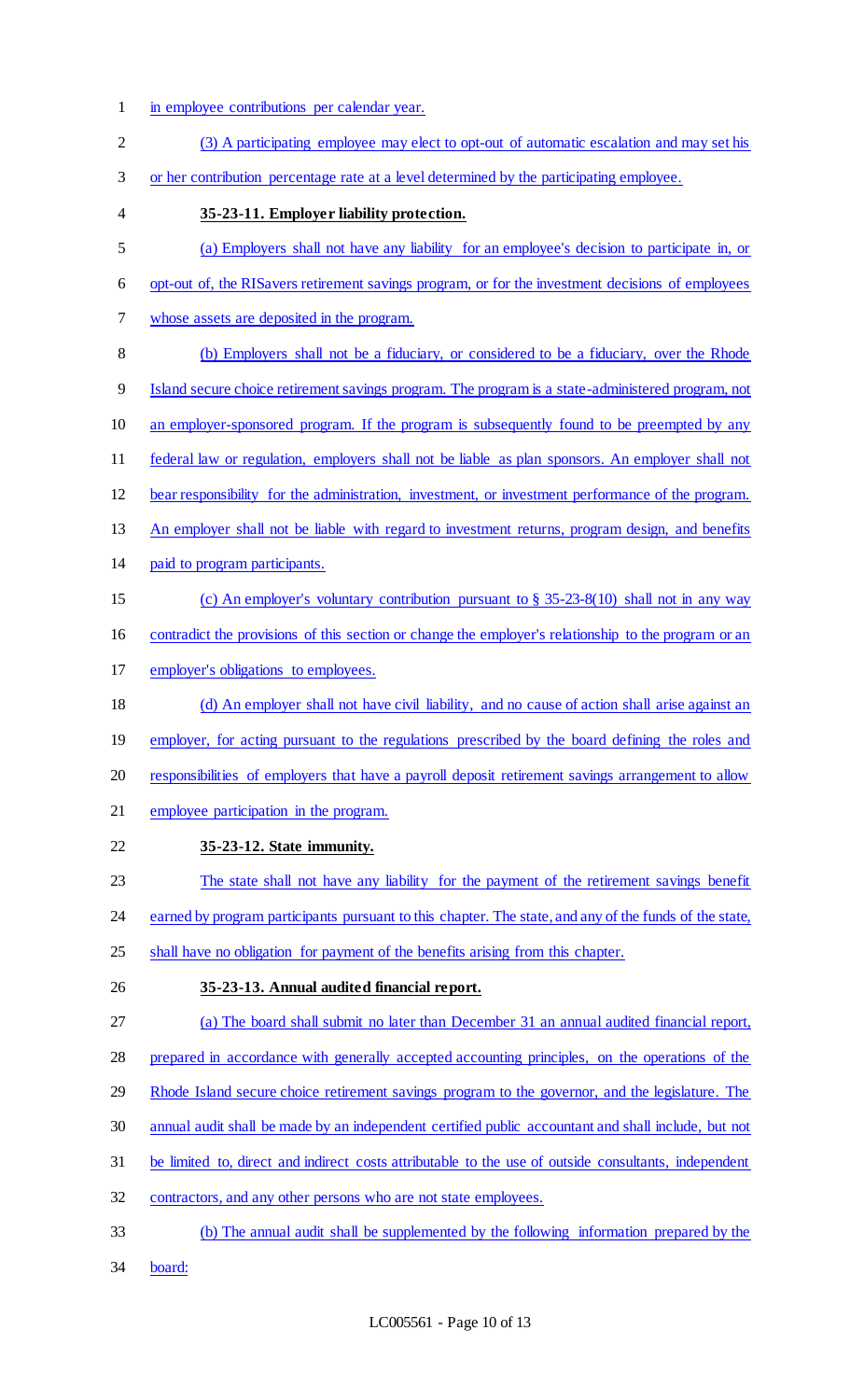(1) Any studies or evaluations prepared in the preceding year; (2) A summary of the benefits provided by the program including the number of participants in the program; and (3) Any other information that is relevant in order to make a full, fair, and effective disclosure of the operations of the Rhode Island secure choice retirement savings program. **35-23-14. Required favorable federal tax treatment.**  (a) The board shall not implement the program if the IRA arrangements offered fail to 8 qualify for the favorable federal income tax treatment ordinarily accorded to IRAs under the Internal Revenue Code, or if it is determined that the program is an employee benefit plan under the federal Employee Retirement Income Security Act. (b) Prior to opening the program for enrollment, the board shall report to the governor and legislature the specific date on which the program will start to enroll program participants and that the following prerequisites and requirements for the program have been met: (1) The program is structured in a manner to keep the program from being classified as an employee benefit plan subject to the federal Employee Retirement Income Security Act; (2) The payroll deduction IRA arrangements offered by the program qualify for the favorable federal income tax treatment ordinarily accorded to IRA arrangements under the Internal Revenue Code; 19 (3) The board has defined in regulation the roles and responsibilities of employers in a manner to keep the program from being classified as an employee benefit plan subject to the federal Employee Retirement Income Security Act; and (4) The board has adopted a third-party administrator operational model that limits employer interaction and transactions with the employee to the extent feasible. **35-23-15. Prohibited conduct.**  25 A board member, program administrator, and other staff of the board shall not do any of 26 the following: (1) Directly or indirectly have any interest in the making of any investment made for the program, or in the gains or profits accruing from any investment made for the program; (2) Borrow any funds or deposits of the program, or use those funds or deposits in any manner, for themselves or as an agent or partner of others; or (3) Become an endorser, surety, or obligor on investments by the board. **35-23-16. Duties of board and staff.**  The board, commission, and the program administrator and staff, including contracted administrators and consultants, shall discharge their duties as fiduciaries with respect to the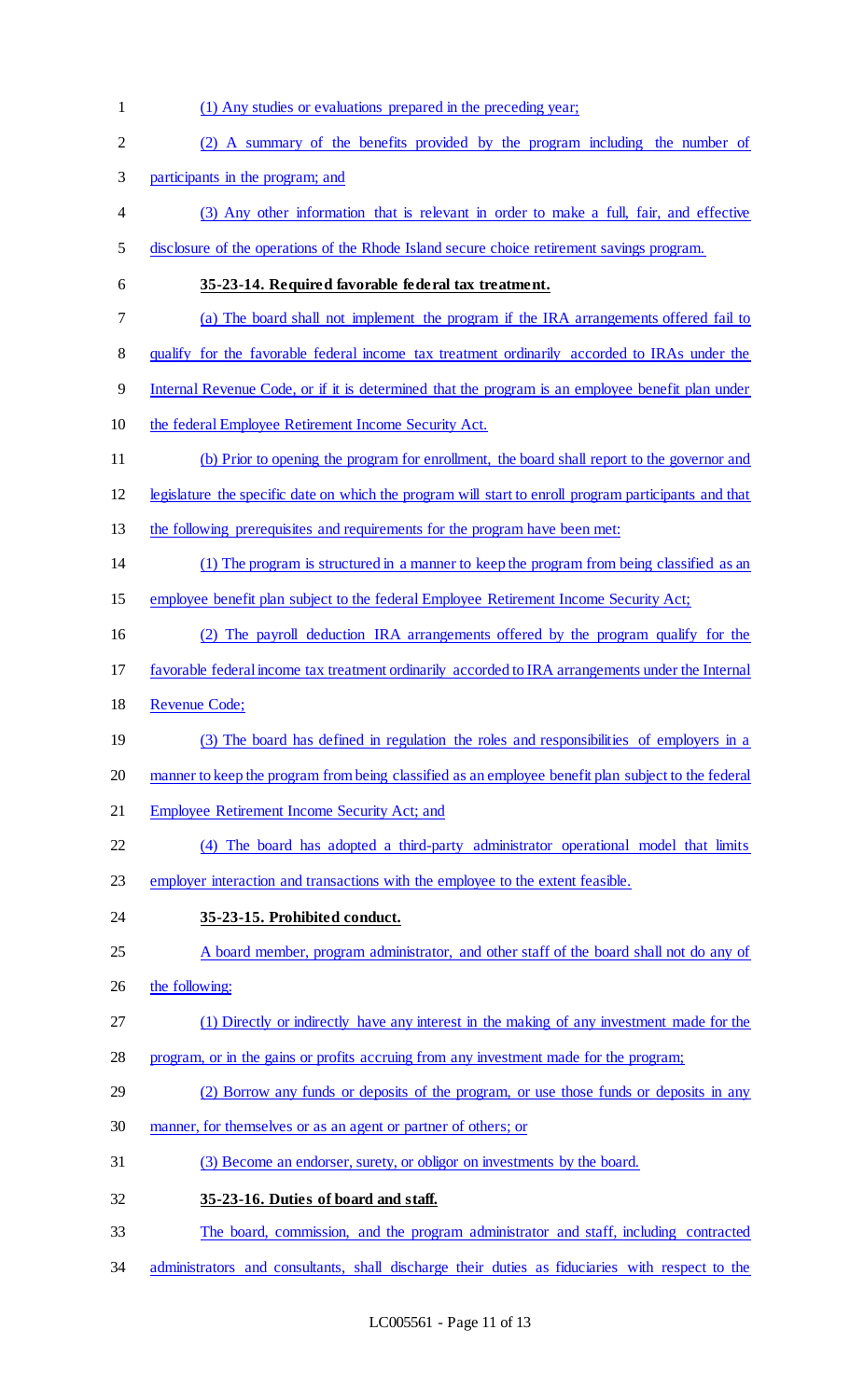- program for the exclusive purposes of providing benefits to program participants and defraying
- reasonable expenses of administering the program.
- **35-23-17. Penalties.**
- (a) The board shall have the power and duties necessary to administer the enforcement of employer compliance with this title including the ability to impose penalties.
- (b) The board shall issue a notice of noncompliance to each employer that fails to allow its
- eligible employees to participate in the Rhode Island secure choice savings retirement program
- pursuant to this title.
- (c) Each eligible employer that, without good cause, fails to allow its eligible employees
- to participate in the program within thirty (30) days from the date the notice of penalty was issued,
- shall be subject to a penalty of two hundred fifty dollars (\$250) per eligible employee. Proceeds of
- such penalties, after deducting enforcement expenses, shall be deposited for the benefit of the
- program.

# (d) The director of the department of labor and training shall assist the board in its

- enforcement of this chapter.
- **35-23-18. Rules and regulations.**
- (a) The board may adopt regulations to implement this chapter.
- (b) The tax administrator in consultation with the board shall adopt rules and regulations
- 19 regarding the reporting and the deferral of taxers in accordance with the provisions of this chapter.

## **35-23-19. Effect on benefit means test.**

- 21 A payroll deposit IRA arrangement offered pursuant to the RISavers retirement savings
- 22 program shall have the same status as, and be treated consistently with, any other IRA for the
- purpose of determining eligibility or benefit level for a program that uses a means test.
- **35-23-20. Liberal construction.**
- This chapter shall be construed liberally in order to effectuate its purpose. The purposes of
- 26 this chapter and all of its provisions with respect to the powers granted shall be broadly interpreted
- to effectuate that intent and purposes and not as to any limitation of powers.
- SECTION 2. This act shall take effect upon passage.

======== LC005561 ========